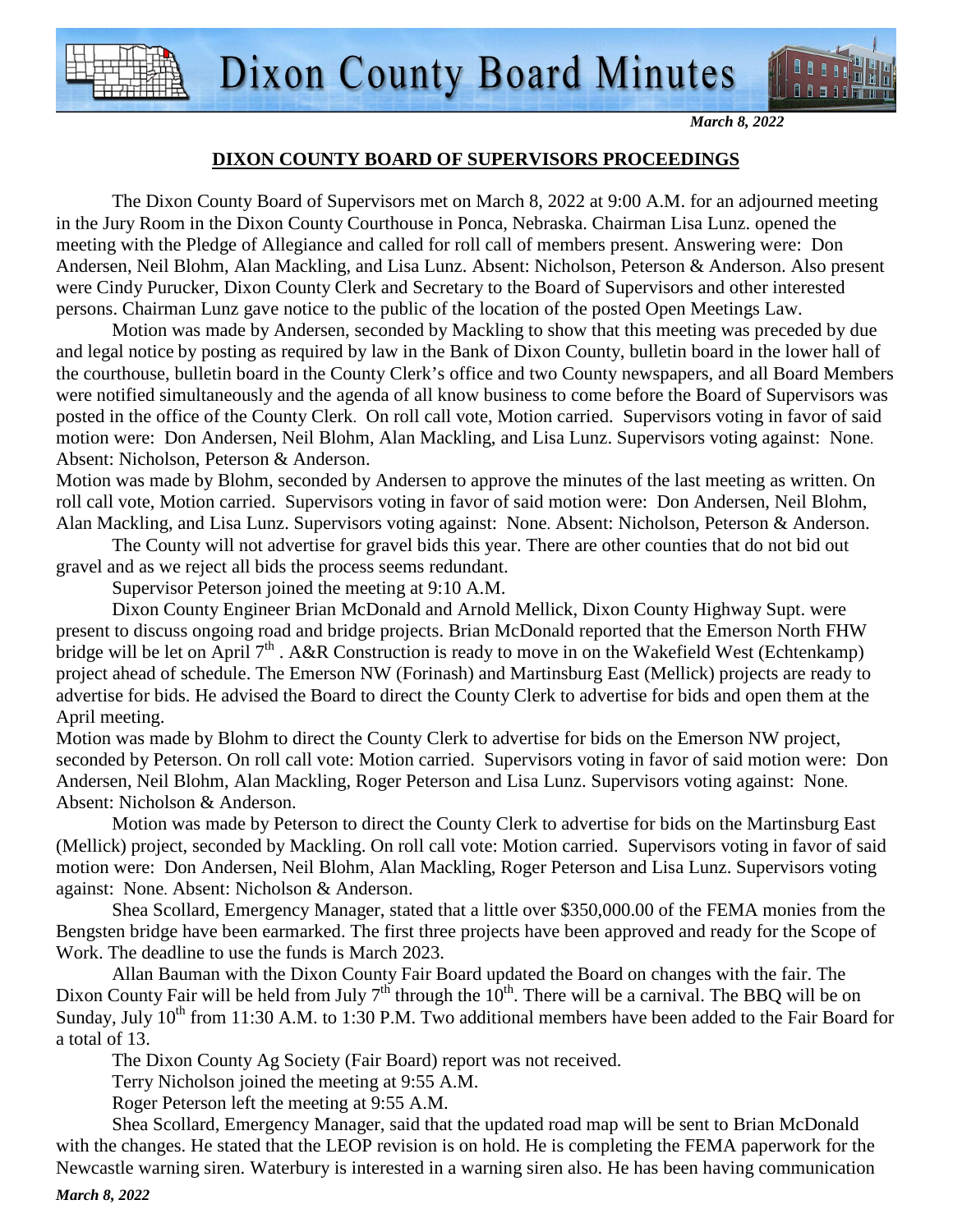

*March 8, 2022* 

problems setting up the grain bin safety training with CVA. They are hoping for a March  $23<sup>rd</sup>$  training in Wakefield and April 6<sup>th</sup> training in Allen. He and Sara Kumm, 911 Coordinator, are updating the Emergency Action Plan for the courthouse. It is a little more detailed than the present plan. They will present it at the officials meeting on Friday and then present it to the Board for approval at the April meeting. Bird flu has returned to Nebraska. So far, the only cases are in Lancaster County.

Sara stated that the OCIO is hooking up the network for the Statewide Radio System and Motorola will install the equipment in dispatch. NextGen911 will be installed in August. COVID numbers are down. COVID test kits have arrived and are available free to the public. Someone that is interested in the kits need to contact Shea or Sara.

The County discussed distribution of ARPA funds. Procedures will be discussed at the April meeting. Supervisor Peterson returned to the meeting at 10:20 A.M.

Discussion was had on the Nebraska Regional 911 Interlocal Agreement. Motion was made to sign the Nebraska Regional 911 Interlocal Agreement and Resolution by Blohm, seconded by Mackling. On roll call vote: Motion carried. Supervisors voting in favor of said motion were: Don Andersen, Neil Blohm, Alan Mackling, Roger Peterson, Terry Nicholson and Lisa Lunz. Supervisors voting against: None. Absent: Anderson. **Resolution & Ordinance Book 3, Page 187.**

Sara informed the Board that dispatchers have to be certified now. They are going to be doing training.

The Board recessed to meet as Board of Equalization and reconvened with all members present except Anderson.

A motion was made by Andersen to sign the mowing agreement with Gary Way for harvesting the grass for hay surrounding the emergency management building. Seconded by Peterson. On roll call vote: Motion carried. Supervisors voting in favor of said motion were: Don Andersen, Neil Blohm, Alan Mackling, Roger Peterson, Terry Nicholson and Lisa Lunz. Supervisors voting against: None. Absent: Anderson.

Surveys were returned regarding the Cash-In-Lieu for health insurance. The Board will have to decide if we want to offer Cash-In-Lieu to the county employees.

Motion was made by Blohm to accept the agreements with Midwest Engineering, Inc. for routine bridge inspections and fracture critical bridge inspections, seconded by Mackling. On roll call vote: Motion carried. Supervisors voting in favor of said motion were: Don Andersen, Neil Blohm, Alan Mackling, Roger Peterson, Terry Nicholson and Lisa Lunz. Supervisors voting against: None. Absent: Anderson. Motion was made by Mackling to sign the engagement letter with Woods & Aitken for sheriff union negotiations, seconded by Blohm. On roll call vote: Motion carried. Supervisors voting in favor of said motion were: Don Andersen, Neil Blohm, Alan Mackling, Roger Peterson, Terry Nicholson and Lisa Lunz. Supervisors voting against: None. Absent: Anderson. Motion was made by Blohm to allow the Sheriff's Office to dispose of non-functioning inventory, seconded by Peterson. A list is kept on file at the County Clerk's Office. On roll call vote: Motion carried. Supervisors voting in favor of said motion were: Don Andersen, Neil Blohm, Alan Mackling, Roger Peterson, Terry Nicholson and Lisa Lunz. Supervisors voting against: None. Absent: Anderson.

The County Treasurer's Tax Sale Report was reviewed.

Correspondence was reviewed.

The Board recessed for lunch at 12:00 P.M.

The Board reconvened at 1:00 P.M. with all members present except Anderson.

County Attorney, Leland Miner was present to discuss legal concerns of the Board.

The County Treasurer was ordered to take the 2019 Certificates of Tax Sale to the County Attorney for foreclosure on a motion by Peterson and second by Andersen. On roll call vote: Motion carried. Supervisors voting in favor of said motion were: Don Andersen, Neil Blohm, Alan Mackling, Roger Peterson, Terry Nicholson and Lisa Lunz. Supervisors voting against: None. Absent: Anderson.

 On a motion by Mackling and second by Blohm it was moved to order the County Attorney to foreclose on 2019 Certificates of Tax Sale. On roll call vote: Motion carried. Supervisors voting in favor of said motion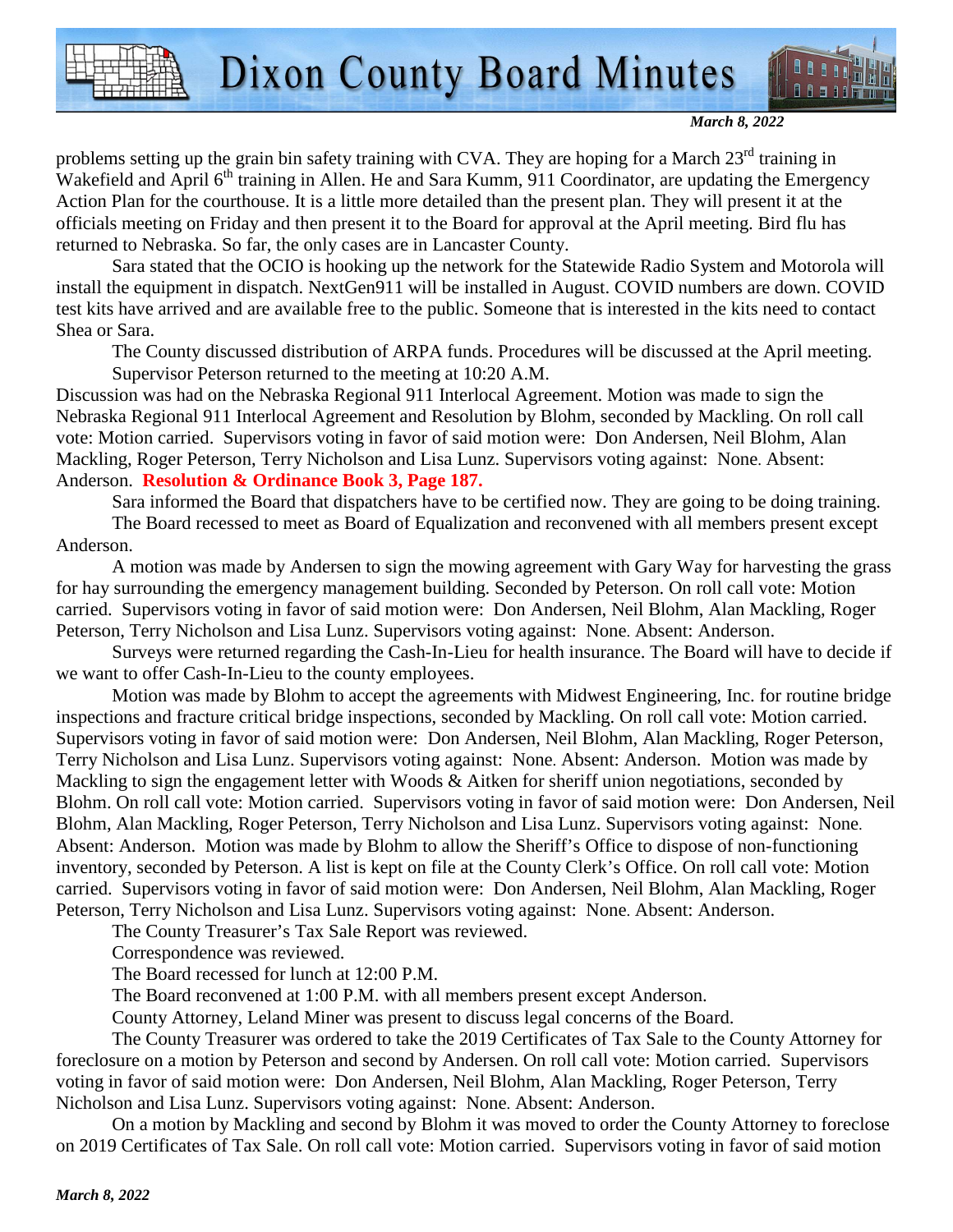

were: Don Andersen, Neil Blohm, Alan Mackling, Roger Peterson, Terry Nicholson and Lisa Lunz. Supervisors voting against: None. Absent: Anderson.

 Motion was made by Blohm and seconded by Andersen to order the Treasurer to issue Tax Sale Certificates. On roll call vote: Motion carried. Supervisors voting in favor of said motion were: Don Andersen, Neil Blohm, Alan Mackling, Roger Peterson, Terry Nicholson and Lisa Lunz. Supervisors voting against: None. Absent: Anderson.

**Dixon County Board Minutes** 

 The Board reviewed the Treasurer's List of Delinquent Real Estate Taxes which remain unsold for want of bidders.

Plans were discussed for the courthouse open house on March  $17<sup>th</sup>$ . The Board will meet at 5:00 P.M. in the courtroom to open the meeting and then proceed with the open house.

Iris Dutton, Secretary of the Northeast Nebr. RC&D gave the Board an update on the projects offered through the RC&D. She has concerns about keeping volunteers for the RC&D since COVID. RC&D applies for grants for the weed management program and the hazardous waste grant from the Nebraska Environmental Trust. Iris informed the Board that she is going to resign as of May  $1<sup>st</sup>$ . She also recommended that we wait to appoint anyone to the RC&D for the next term.

The Board tabled the appointment of Peggy Gregg to RC&D until a later date.

 The County Official's Fee Reports and Treasurer's List of Pledged Securities were approved on a motion by Blohm and second by Peterson. On roll call vote, Motion carried. Supervisors voting in favor of said motion were: Don Andersen, Neil Blohm, Alan Mackling, Roger Peterson, Terry Nicholson and Lisa Lunz. Supervisors voting against: None. Absent: Anderson.

Payroll Clerk, Cathy Stilwell, presented information on the accrual of vacation & sick time.

 Supervisor Peterson made a motion that road new hires will be given 40 hours PTO after 90 days to be used before their anniversary date. Vacation and sick time will be awarded on their anniversary dates, seconded by Blohm. On roll call vote: Motion carried. Supervisors voting in favor of said motion were: Don Andersen, Neil Blohm, Alan Mackling, Roger Peterson, Terry Nicholson and Lisa Lunz. Supervisors voting against: None. Absent: Anderson. Long standing road employees will continue to receive their vacation & sick time in January as in previous years.

The following claims were presented by the Claims Committee:

#### *CO-Capital Outlay, ER-Equipment Rental, INS-Insurance, EL-Election, LS-Legal Services, MA-Materials, MI-Miscellaneous, OE-Operating Expenses, PY-Prior Years Service, RE-Reimbursement, RP-Repairs, SU-Supplies, TT-Tax Transfer, TS-Technology Services, VS-Vendor Services*

| <b>Salaries</b> |                | \$141,975.21 |
|-----------------|----------------|--------------|
| <b>RE</b>       | \$<br>18.14    |              |
| VS              | \$<br>2,122.25 |              |
| VS.             | \$<br>365.57   |              |
| MI              | \$<br>40.00    |              |
| MI              | \$<br>4.50     |              |
| OE/MI           | \$<br>1,169.24 |              |
| <b>RP</b>       | \$<br>20.00    |              |
| MI              | \$<br>1.75     |              |
| VS              | \$<br>35.00    |              |
| PY              | \$<br>16.00    |              |
|                 |                |              |

### **GENERAL FUND**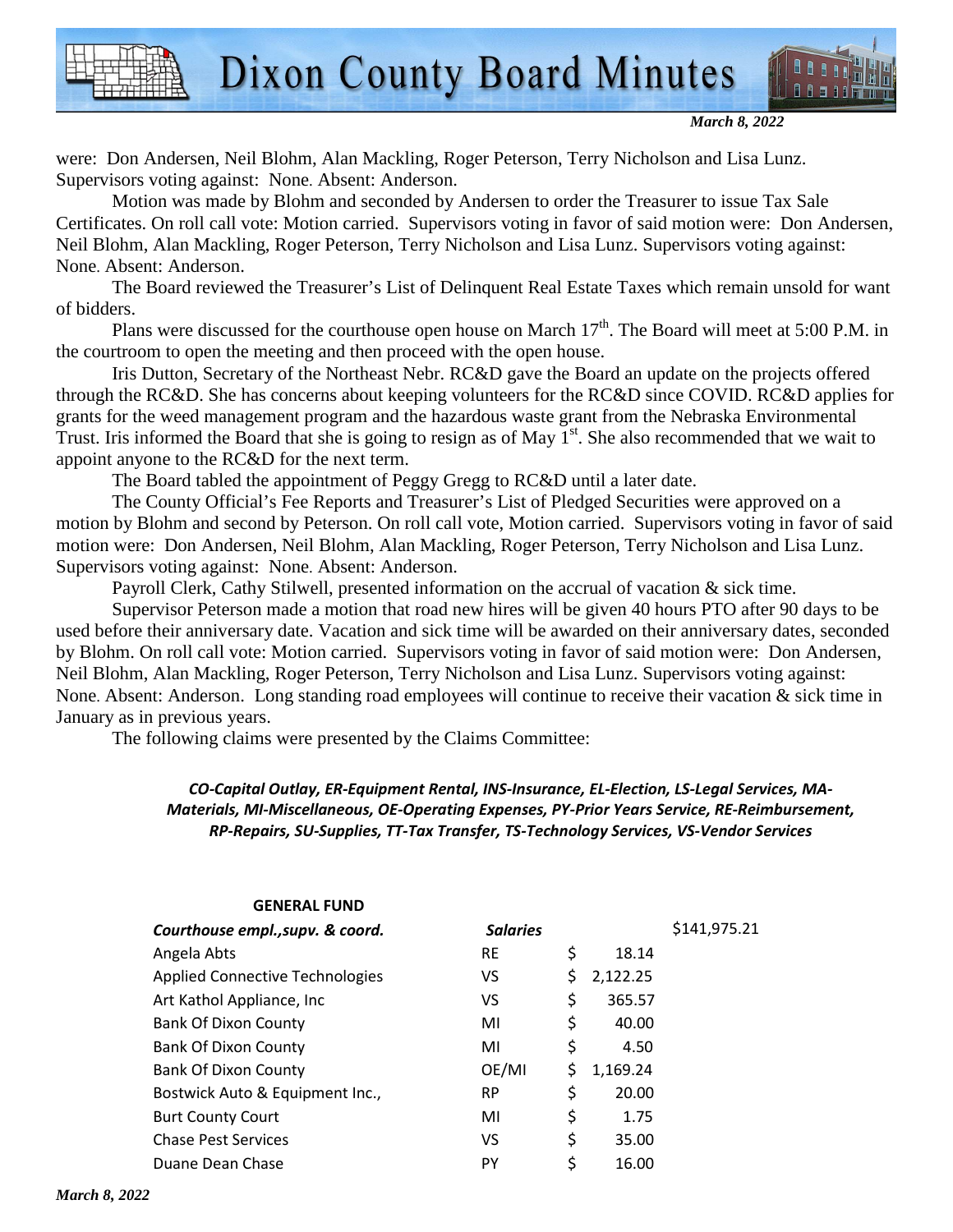



*March 8, 2022* 

| Control Installations Of Iowa Adg     | VS         | \$<br>6,435.00 |
|---------------------------------------|------------|----------------|
| Virginia Cook                         | <b>OE</b>  | \$<br>25.59    |
| Counsel                               | VS         | \$<br>29.99    |
| Counsel                               | VS         | \$<br>236.99   |
| Cubby's Corporate Office              | OE         | \$<br>2,722.07 |
| Dakota County Correctional Facility   | <b>OE</b>  | \$<br>55.00    |
| Dakota County Star                    | VS         | \$<br>39.00    |
| DAS State Acctg - Central Finance     | <b>TS</b>  | \$<br>65.00    |
| DAS State Acctg - Central Finance     | <b>TS</b>  | \$<br>65.00    |
| DAS State Acctg - Central Finance     | <b>TS</b>  | \$<br>448.00   |
| DAS State Acctg - Central Finance     | <b>TS</b>  | \$<br>30.88    |
| Dixon County Sheriff's Office         | MI         | \$<br>212.00   |
| Audrey Dohma                          | PY         | \$<br>16.00    |
| <b>Eakes Office Plus</b>              | OE/SU      | \$<br>937.93   |
| Monica Ebmeier                        | <b>OE</b>  | \$<br>9.90     |
| Egley, Fullner, Montag, Hockabout Aal | LS         | \$<br>8,267.49 |
| Kathy Eifert                          | PY         | \$<br>18.00    |
| Fitzgerald, Vetter & Temple           | LS         | \$<br>1,003.46 |
| <b>Gill Hauling Inc</b>               | VS         | \$<br>122.80   |
| <b>Great Plains Comm Inc</b>          | <b>OE</b>  | \$<br>1,103.66 |
| Group Resources of Iowa, LLC          | <b>INS</b> | \$<br>2,285.76 |
| <b>Guardian RFID</b>                  | SU         | \$<br>2,815.00 |
| The Home Depot Pro                    | SU         | \$<br>294.44   |
| Jorgensen Law Office                  | LS         | \$<br>2,920.66 |
| K & K Catering                        | VS         | \$<br>3,117.00 |
| Keller Pharmacy                       | <b>OE</b>  | \$<br>18.58    |
| Lisa Lunz                             | <b>RE</b>  | \$<br>305.37   |
| M <sub>C</sub> I                      | <b>OE</b>  | \$<br>108.36   |
| MIPS, Inc                             | VS         | \$<br>2,601.82 |
| <b>Alan Mackling</b>                  | <b>RE</b>  | \$<br>150.00   |
| Donald L. Mackling                    | PY         | \$<br>16.00    |
| Dan McCabe                            | PY         | \$<br>25.00    |
| Mitiku Mamo                           | <b>RE</b>  | \$<br>266.18   |
| NACO                                  | MI         | \$<br>180.00   |
| NE Neb Tire and Trailer Sales, Inc.   | RP.        | \$<br>29.00    |
| Nebraska Assoc Of County Treasurers   | MI         | \$<br>50.00    |
| Nebraska Health & Human Services      | LS.        | \$<br>93.00    |
| Nebraska Journal Leader               | VS         | \$<br>876.13   |
| NENA: the 911 Association             | VS         | \$<br>624.31   |
| Northeast Nebr Telephone Co           | <b>OE</b>  | \$<br>45.55    |
| Northeast Power                       | <b>OE</b>  | \$<br>1,711.56 |
| <b>ONE Office Solution</b>            | SU/MI      | \$<br>1,082.76 |
| <b>Penas Tires</b>                    | RP/VS      | \$<br>1,424.00 |
| <b>Pender Community Hospital</b>      | <b>OE</b>  | \$<br>602.00   |
|                                       |            |                |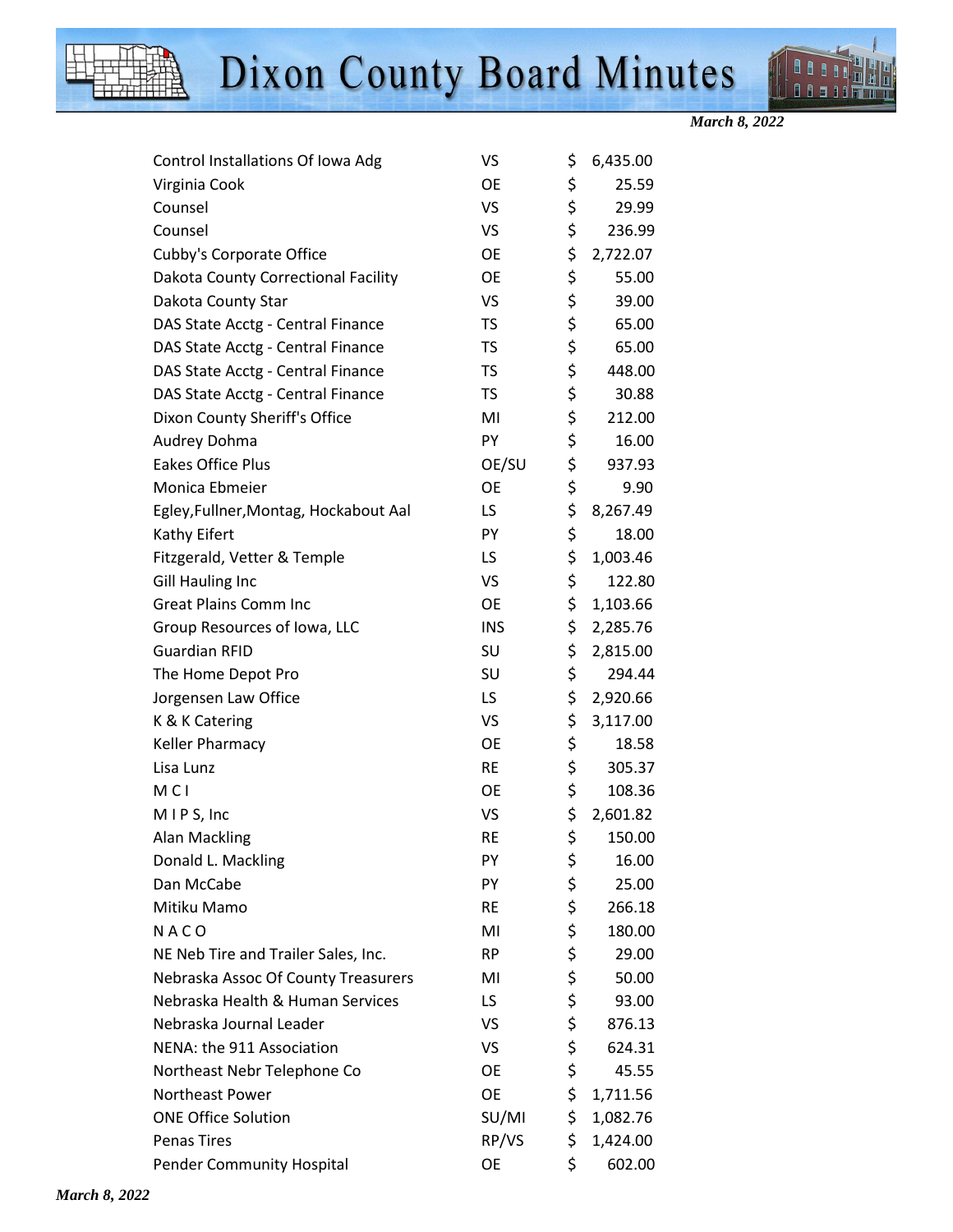



*March 8, 2022* 

| Roger Peterson                          | <b>RE</b>       | \$<br>447.42   |
|-----------------------------------------|-----------------|----------------|
| Paul Pfister                            | PY              | \$<br>11.00    |
| <b>Ponca Public Utilities</b>           | <b>OE</b>       | \$<br>634.05   |
| Postmaster Of Ponca                     | <b>OE</b>       | \$<br>143.20   |
| Postmaster Of Ponca                     | <b>OE</b>       | \$<br>4,350.00 |
| R & D Catering                          | <b>VS</b>       | \$<br>214.50   |
| Larry Schulte                           | PY              | \$<br>23.08    |
| Shea Scollard                           | <b>OE</b>       | \$<br>75.00    |
| <b>Security Shredding Services</b>      | <b>VS</b>       | \$<br>70.00    |
| <b>Share Corporation</b>                | SU              | \$<br>431.93   |
| Sioux Sales Company                     | <b>OE</b>       | \$<br>231.75   |
| <b>Staples Credit Plan</b>              | <b>VS</b>       | \$<br>151.92   |
| <b>Staples Credit Plan</b>              | SU              | \$<br>235.88   |
| Stratton, Delay, Doele, Carlsn, Buettnr | LS              | \$<br>7,903.24 |
| The Apothecary Shop                     | <b>OE</b>       | \$<br>65.00    |
| <b>Thomson Reuters-West</b>             | LS              | \$<br>1,748.06 |
| Thomson-Reuters-West                    | LS              | \$<br>419.00   |
| University Of Nebr Lincoln/Extensn      | <b>OE</b>       | \$<br>225.00   |
| University Of Nebraska - Lincoln        | <b>OE</b>       | \$<br>541.67   |
| University Of Nebraska-Lincoln          | <b>OE</b>       | \$<br>90.14    |
| <b>Verizon Wireless</b>                 | <b>OE</b>       | \$<br>80.02    |
| <b>Verizon Wireless</b>                 | <b>OE</b>       | \$<br>405.76   |
| <b>VISA</b>                             | MI/RP           | \$<br>345.56   |
| Wakefield City Clerk                    | VS              | \$<br>500.81   |
| Wayne Herald/Morning Shopper            | VS              | \$<br>48.00    |
| Scott Webb                              | <b>RE</b>       | \$<br>6.42     |
| <b>Robert Wendte</b>                    | PY              | \$<br>18.00    |
| <b>ROAD FUND</b>                        |                 |                |
| <b>Road Employees</b>                   | <b>Salaries</b> | \$32,788.48    |
| Axles & Gears, Inc. DBA C & H Truck Pts | <b>RP</b>       | \$<br>250.00   |
| B's Enterprises, Inc                    | <b>OE</b>       | \$<br>648.00   |
| <b>Bank Of Dixon County</b>             | CO              | \$<br>3,438.76 |
| <b>Brad's Plumbing</b>                  | VS              | \$<br>300.00   |
| Countryside Gas & Grocery               | OE              | \$<br>1,980.33 |
| <b>Ekberg Auto Parts</b>                | <b>RP</b>       | \$<br>38.76    |
| Emme Sand & Gravel, Inc                 | OE              | \$<br>3,485.26 |
| Zach Harder                             | <b>RE</b>       | \$<br>75.00    |
| J E O Consulting Group Inc              | VS              | \$<br>9,827.50 |
| Jerry's Service, Inc                    | <b>OE</b>       | \$<br>2,670.28 |
| Koletzky Implement, Inc                 | <b>RP</b>       | \$<br>1,570.00 |
| Linde Gas & Equipment Inc.              | <b>RP</b>       | \$<br>50.33    |
| Marrons Convenience & Service           | OE              | \$<br>785.12   |
| Midwest Engineering, Inc                | VS              | \$<br>6,460.00 |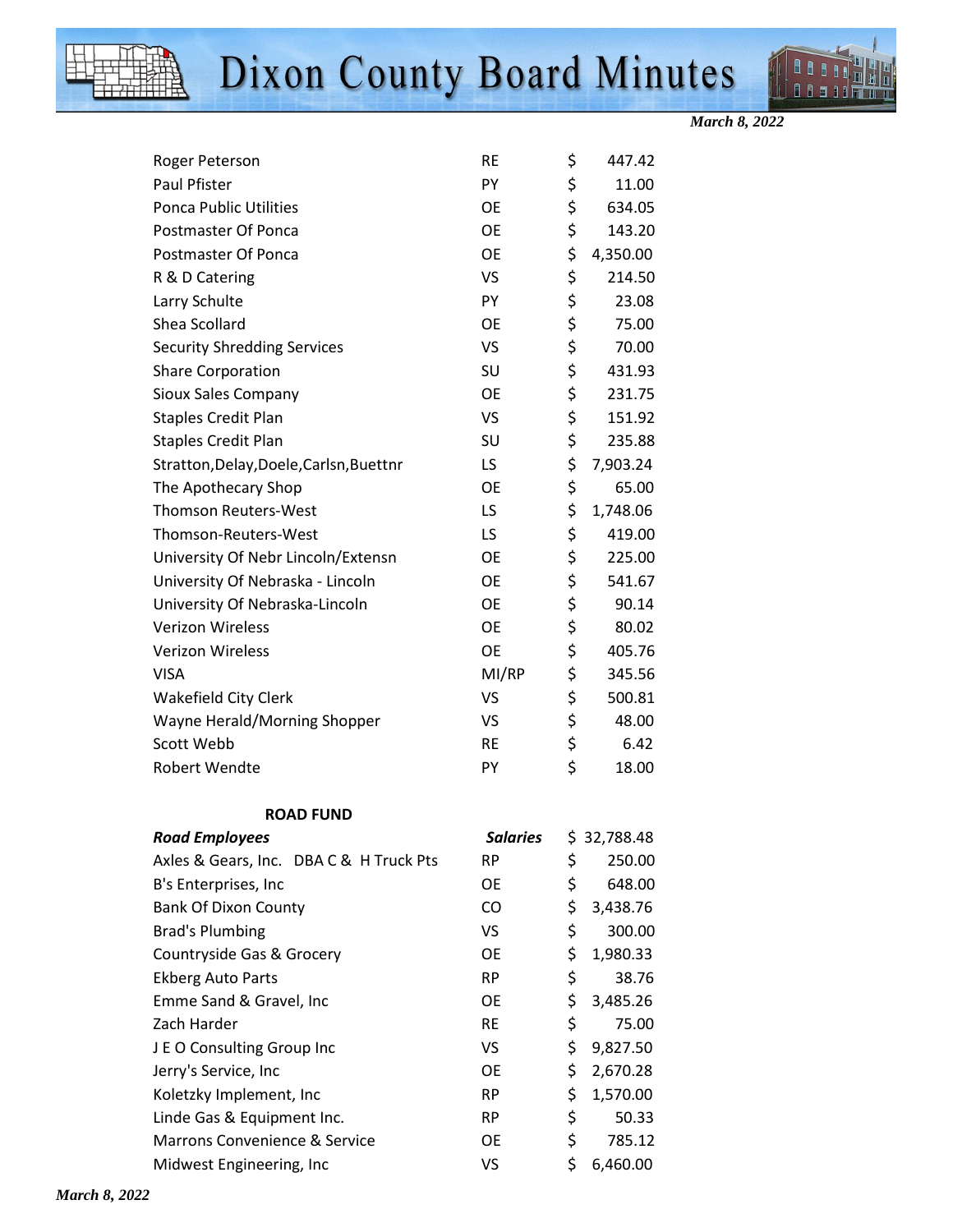

*March 8, 2022* 

| <b>Miller Building Supply</b>                                        | SU            | \$       | 11.98       |
|----------------------------------------------------------------------|---------------|----------|-------------|
| NACO                                                                 | MI            | \$       | 30.00       |
| NMC Exchange, LLC                                                    | <b>RP</b>     | \$       | 1,317.55    |
| Nebraska Dept Of Motor Vehicles                                      | <b>OE</b>     | \$       | 7.50        |
| Northeast Nebr Telephone Co                                          | <b>OE</b>     | \$       | 165.11      |
| Northeast Power                                                      | <b>OE</b>     | \$       | 196.61      |
| Ponca Cooperative, LLC                                               | <b>OE</b>     | \$       | 85.42       |
| Powerplan                                                            | VS            | \$       | 139.63      |
| <b>RDO Truck Centers</b>                                             | <b>RP</b>     | \$       | 39.33       |
| Rod's Repair                                                         | <b>RP</b>     | \$       | 20.00       |
| Running Supply Inc.,                                                 | SU            | \$       | 39.96       |
| S & S Willers, Inc.                                                  | <b>OE</b>     | \$       | 9,490.29    |
| <b>Sturdevant's Auto Parts</b>                                       | SU            | \$       | 275.39      |
| <b>Wakefield City Clerk</b>                                          | <b>OE</b>     | \$       | 160.61      |
| Wakefield Republican                                                 | VS            | \$       | 28.00       |
| <b>Warren Oil</b>                                                    | <b>OE</b>     | \$       | 613.80      |
| <b>CHILD SUPPORT INCENTIVE FUND</b><br><b>Child Support Employee</b> | <b>Salary</b> | \$       | 780.00      |
| <b>COUNTY VISITORS IMPROVEMENT</b>                                   |               |          |             |
| <b>Better Ponca Foundation</b>                                       | <b>OE</b>     | \$       | 3,000.00    |
| <b>INSURANCE FUND</b>                                                |               |          |             |
| Dixon County Health Ins                                              | <b>INS</b>    |          | \$31,449.12 |
| Group Resources of Iowa, LLC                                         | <b>INS</b>    |          | \$25,277.29 |
| Mercy Business Hlth Serv/Urgnt Care                                  | VS            | \$       | 102.00      |
|                                                                      |               |          |             |
| <b>INHERITANCE TAX</b>                                               |               |          |             |
| Woods & Aitken, LLP                                                  | VS            | \$       | 64.00       |
| <b>911 EMERG.MGMT FUND</b>                                           |               |          |             |
| E-911 Employee                                                       | <b>Salary</b> | \$       | 3,813.33    |
| <b>Century Link Claims Center</b>                                    | <b>OE</b>     | \$       | 26.91       |
| Centurylink                                                          | <b>OE</b>     | \$       | 3.37        |
| <b>Great Plains Comm Inc</b>                                         | <b>OE</b>     | \$       | 111.41      |
| Group Resources of Iowa, LLC                                         | <b>INS</b>    | \$       | 571.44      |
|                                                                      |               |          |             |
| Northeast Nebr Telephone Co                                          | <b>OE</b>     | \$       | 71.82       |
| Northeast Power                                                      | <b>OE</b>     | \$<br>\$ | 350.00      |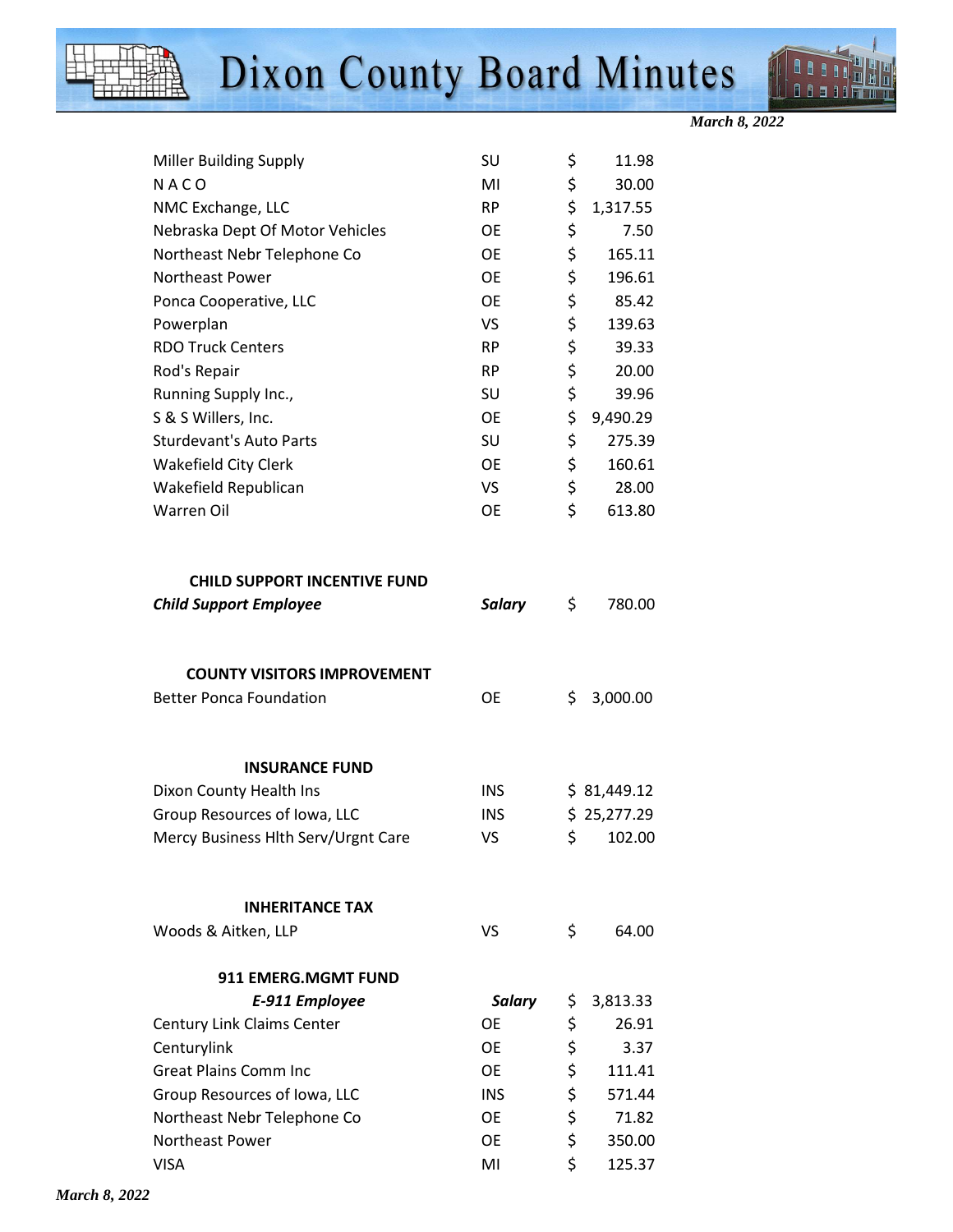



| <b>911 WIRELESS SERVICE FUND</b>  |                     |    |                                     |
|-----------------------------------|---------------------|----|-------------------------------------|
| <b>Century Link Claims Center</b> | OE.                 | S. | 65.89                               |
| Centurylink                       | 0E                  |    | 8.26                                |
| Great Plains Comm Inc             | OF.                 |    | 272.77                              |
| <b>NIENIA</b>                     | <b>A</b> <i>A</i> I |    | $\sigma$ $\sigma$ $\sigma$ $\sigma$ |

| <b>NENA</b>                             | MI              | \$<br>1,528.49  |
|-----------------------------------------|-----------------|-----------------|
| Northeast Nebr Telephone Co             | <b>OE</b>       | \$<br>175.83    |
|                                         |                 |                 |
| <b>911 WIRELESS HOLDING FUND</b>        |                 |                 |
| Geo Comm, Inc                           | VS              | \$14,344.00     |
|                                         |                 |                 |
| <b>NOXIOUS WEED CONTROL FUND</b>        |                 |                 |
| <b>Noxious Weed Employees</b>           | <b>Salaries</b> | \$<br>7,264.80  |
| Farmer's Pride Cooperative              | <b>OE</b>       | \$<br>599.84    |
| Nebraska Weed Control Association       | MI              | \$<br>165.00    |
| Northeast Nebr Telephone Co             | <b>OE</b>       | \$<br>92.72     |
| <b>Northeast Power</b>                  | <b>OE</b>       | \$<br>122.94    |
|                                         |                 |                 |
| U.S. Cellular                           | <b>OE</b>       | \$<br>104.20    |
| <b>General Fund</b>                     |                 |                 |
| <b>AFLAC</b>                            |                 | \$<br>640.46    |
| Dixon County Imprest Payroll Acct       |                 | \$<br>35,800.39 |
| Dixon County Insurance Fund #1275       |                 | \$<br>43.00     |
| <b>First Concord Benefits Group</b>     |                 | \$<br>818.33    |
| Legalshield                             |                 | \$<br>152.55    |
| <b>Nationwide Retirement Solutions</b>  |                 | \$<br>985.00    |
| <b>Retirement Plans Div of Ameritas</b> |                 | \$<br>15,867.81 |
| <b>Retirement Plans Service Center</b>  |                 | \$<br>180.00    |
| Washington National Ins Co.             |                 | \$<br>15.17     |

#### **Road Fund**

| AFLAC                                   |    | 218.74     |
|-----------------------------------------|----|------------|
| Dixon County Imprest Payroll Acct       |    | \$7,446.17 |
| Dixon County Insurance Fund #1275       | S. | 10.00      |
| Liberty National                        | S. | 10.00      |
| <b>Retirement Plans Div of Ameritas</b> |    | \$3,556.93 |
| Washington National Ins Co.             | S. | 35.95      |

#### **0985 CHILD SUPPORT FUND**

| Dixon County Imprest Payroll Acct | S 198.99 |
|-----------------------------------|----------|
| Retirement Plans Div of Ameritas  | 87.75    |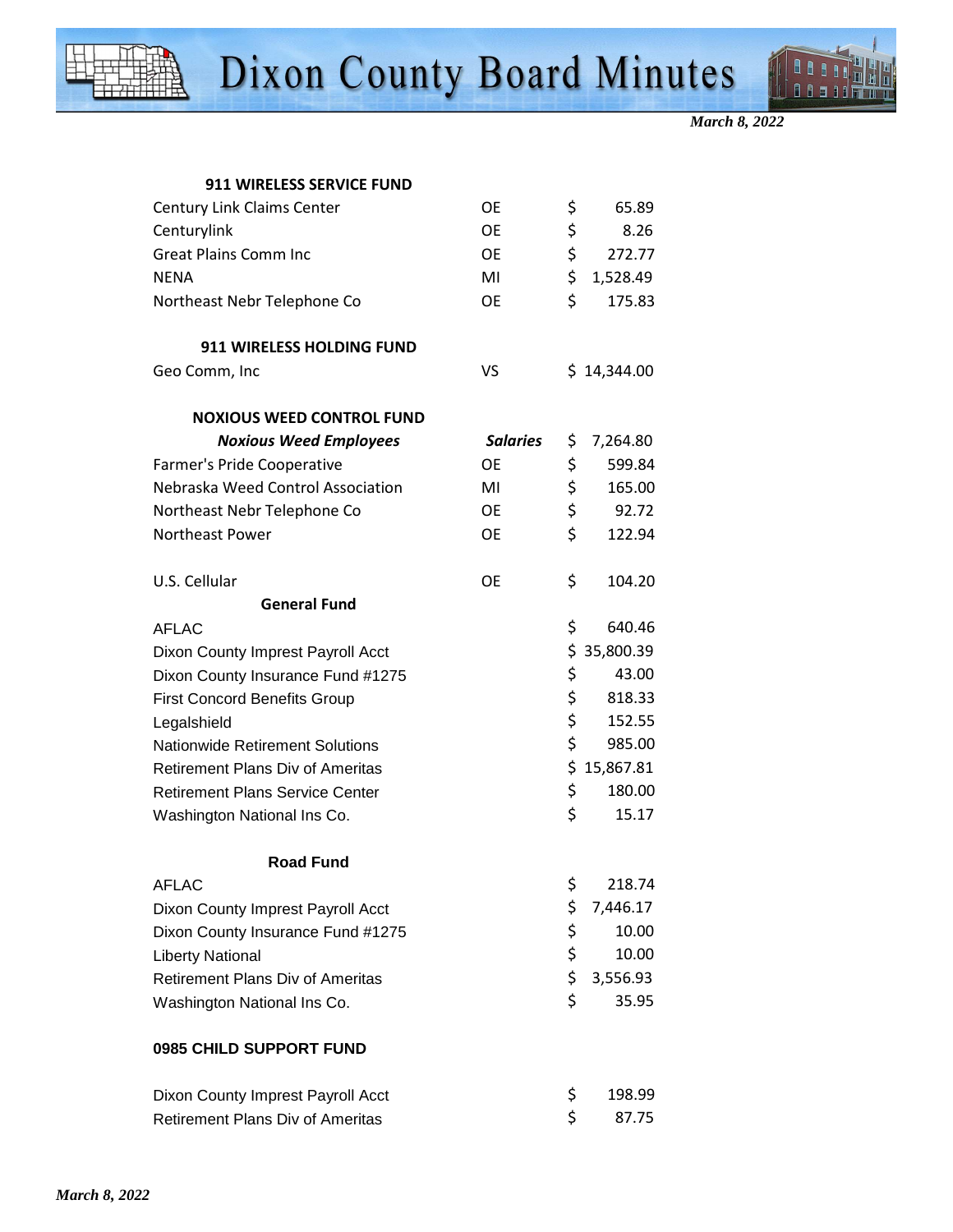



|  |  |  | 2910 E011 Emergency Management Fund |  |
|--|--|--|-------------------------------------|--|
|--|--|--|-------------------------------------|--|

| <b>AFLAC</b>                            | \$ | 147.68   |
|-----------------------------------------|----|----------|
| Dixon County Imprest Payroll Acct       | \$ | 939.64   |
| Dixon County Insurance Fund #1275       | \$ | 1.00     |
| <b>Retirement Plans Div of Ameritas</b> | \$ | 429.00   |
| <b>Mass Mutual Retirement</b>           | \$ | 25.00    |
| <b>NOXIOUS WEED CONTROL FUND</b>        |    |          |
| Dixon County Imprest Payroll Acct       | S  | 2,140.48 |
| Dixon County Insurance Fund #1275       | \$ | 2.00     |
| Nebraska Child Support                  | \$ | 475.76   |
| <b>Retirement Plans Div of Ameritas</b> | \$ | 803.79   |
|                                         |    |          |

Motion was made by Andersen, seconded by Mackling to allow all claims for payment. On roll call vote, Motion carried. Supervisors voting in favor of said motion were: Don Andersen, Neil Blohm, Alan Mackling, Roger Peterson, Terry Nicholson and Lisa Lunz. Supervisors voting against: None. Absent: Anderson.

There were no committee reports.

Supervisor Blohm stated that the tornado shelters are going to be installed at the road shops as soon as the frost is out.

There being no further business to come before the Board, motion was made by Andersen, seconded by Blohm to adjourn. On roll call vote, Motion carried. Supervisors voting in favor of said motion were: Don Andersen, Neil Blohm, Alan Mackling, Roger Peterson, Terry Nicholson and Lisa Lunz. Supervisors voting against: None. Absent: Anderson. The Board adjourned at 2:25 P.M.

\_\_\_\_\_\_\_\_\_\_\_\_\_\_\_\_\_\_\_\_\_\_\_\_\_\_\_\_\_\_\_\_\_\_\_\_\_ \_\_\_\_\_\_\_\_\_\_\_\_\_\_\_\_\_\_\_\_\_\_\_\_\_\_\_\_\_\_\_\_\_\_\_\_\_\_\_\_

## **ATTEST: CINDY PURUCKER LISA LUNZ, CHAIR**

### **DIXON COUNTY CLERK DIXON COUNTY BOARD OF SUPERVISORS**

#### **DIXON COUNTY BOARD OF EQUALIZATION PROCEEDINGS**

 The Dixon County Board of Equalization met on March 8, 2022 at 11:00 A.M. for an adjourned meeting in the Jury Room in the Dixon County Courthouse in Ponca, Nebraska. Chair Lisa Lunz called for roll call of members present. Answering were: Don Andersen, Neil Blohm, Alan Mackling, Terry Nicholson, Roger Peterson, and Lisa Lunz. Absent: Anderson. Also present were Cindy Purucker, Dixon County Clerk and Secretary to the Board and Becky Bentz with the Dixon County Assessor' office. Chair Lunz gave notice to the public of the location of the posted Open Meetings Law.

Motion was made by Andersen, seconded by Peterson to show by the records that this meeting was preceded by due and legal notice by posting as required by law in the Bank of Dixon County, bulletin board in the lower hall of the courthouse, bulletin board in the County Clerk's office and two County newspapers, and all Board Members were notified simultaneously and the agenda of all know business to come before the Board of Equalization was posted in the office of the County Clerk. On roll call vote, Motion carried. Supervisors voting